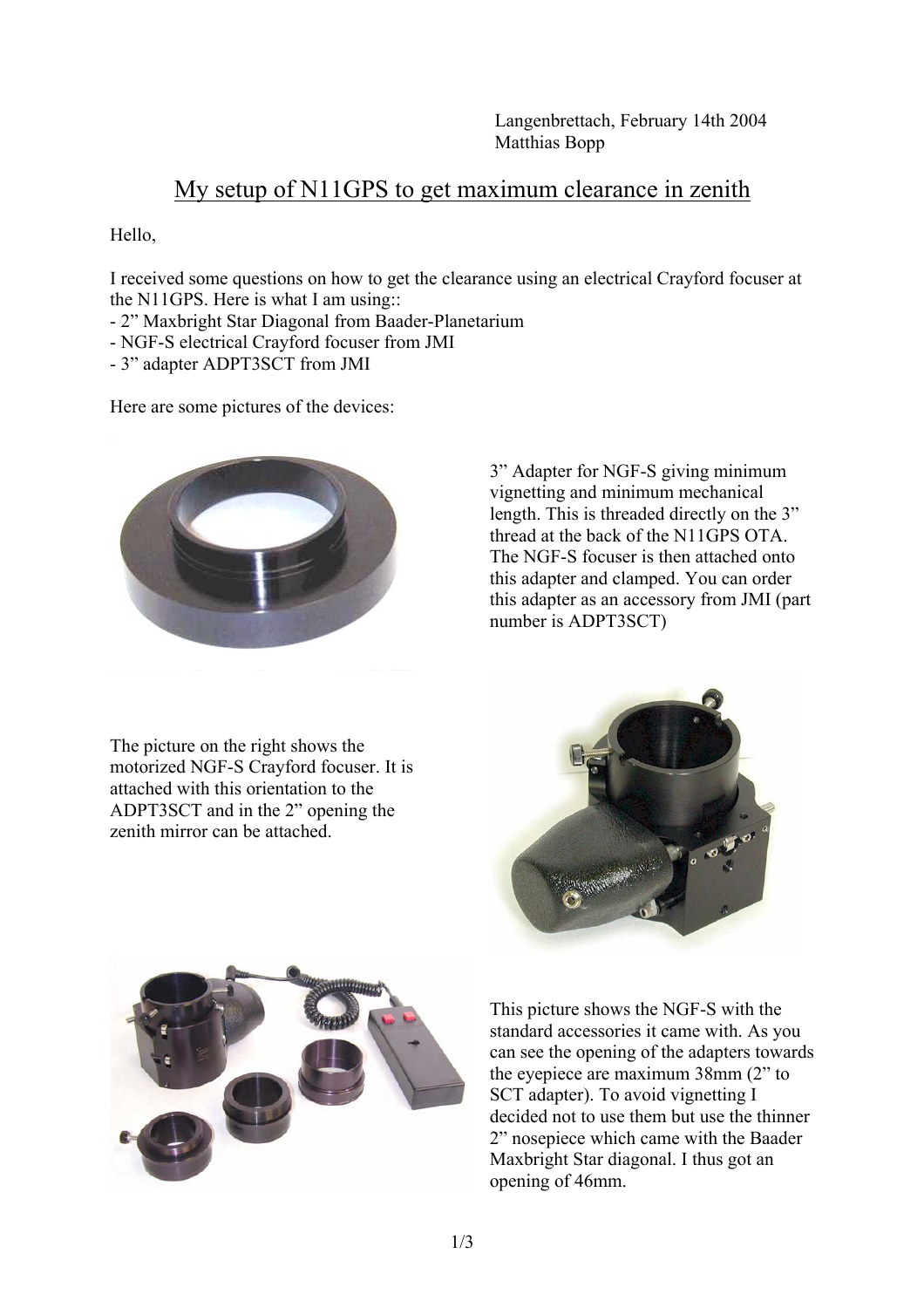Baader 2" Maxbright Star Diagonal. This excellent 2" mirror provides minimum vignetting and excellent reflection of 98.5%. It is all-dielectrically coated with a planarity of  $\lambda$ /10. The coatings are highly durable and last lifetimes without losing reflectivity. They may be cleaned with normal care, without fear of scratches. The 2" eyepiece holder uses dual nickel plated clamp screws for maximum convenience and security, and incorporates a captive spring bronze lock ring to prevent any possibility of damage to your eyepieces.





Those of you who have ever attached heavy equipment like a filter wheel, binoculars or big 2" eyepieces to your diagonal have certainly noticed the strong torque such equipment is providing once it get slightly out of balance. To avoid any damage from a loosened attachment of the Star diagonal to the NGF-S and thus a twisting diagonal / filter wheel / binocular combination I decided to drill 2 small holes in the nickel plated brass nosepiece. Thus the screws of the NGF-S, which are supposed to clamp the Star diagonal, are actually threaded partially into the nosepiece and unless the screws brake twisting of the diagonal cannot take place.

To define the right spots at the nosepiece where to drill the holes I simply inserted it into the NGF-S, tightened the 2 screws with a bit of power and after removing the nosepiece I had the marks ready available. Please make sure to remove any residual metal filings to avoid them scratching the optical surfaces.

Finally here are some pictures of my setup mounted at the N11GPS:



From left to right: Baader Planetarium Maxbright diagonal, NGF-S fully moved in, 3" Adapter ADPT3SCT